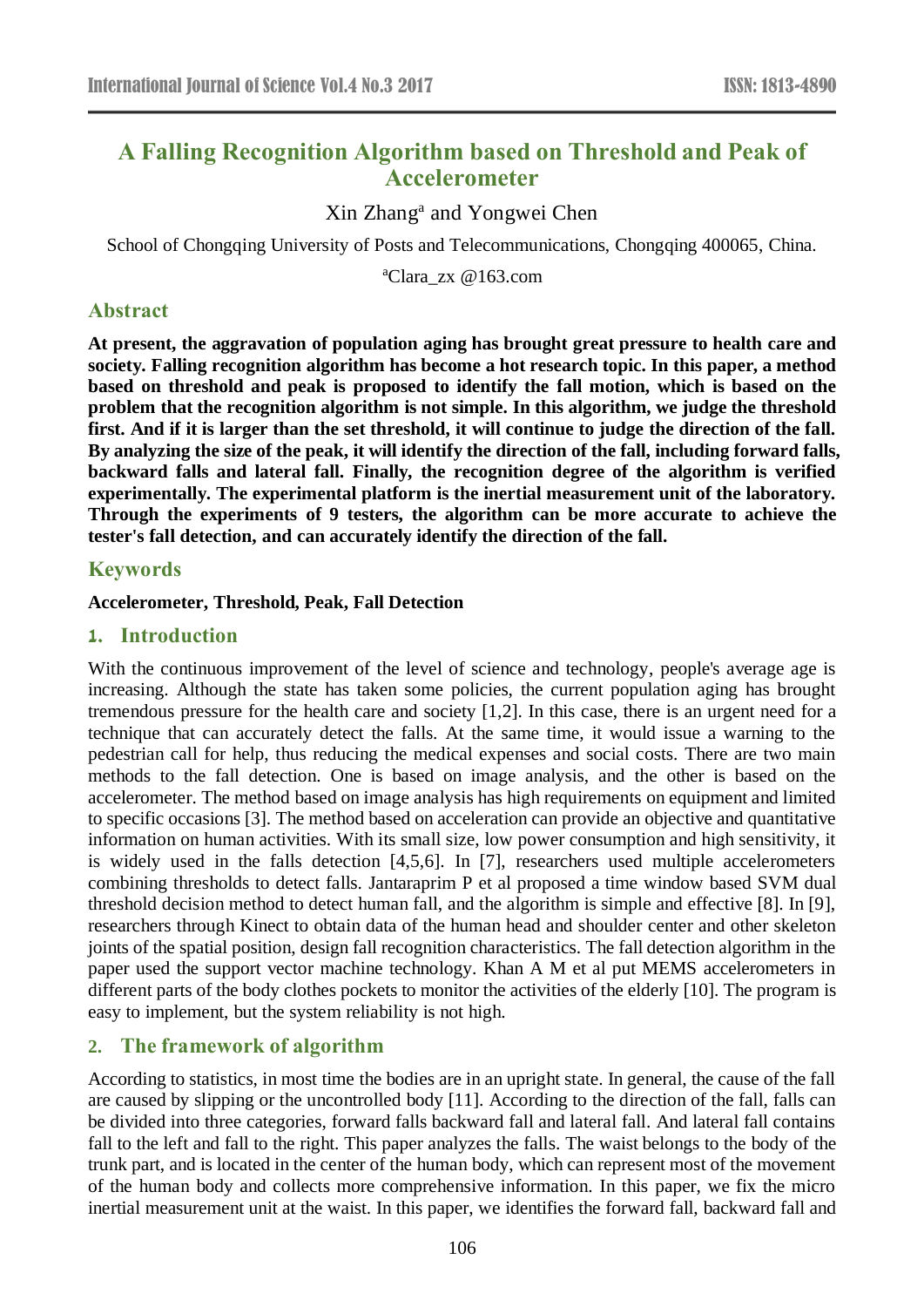lateral fall by analyzing the accelerometer threshold and the size of the peak. We also analyze the daily behaviors, including running and downstairs and other actions, to improve the accuracy of the fall detection algorithm in complex environment. The algorithm of the fall detection algorithm is shown in the following Fig.1.



Fig.1 Block diagram of the algorithm

Based on the block diagram of the detection algorithm of the fall detection, we can collect the data of the accelerometer through the micro-inertial measurement unit integrated in the laboratory, and carry out the median and smooth filtering process on the collected sensor data. We identify the fall motion through the acceleration of the threshold. If the acceleration data is less than the set threshold, we consider the motion is a non-fall motion. If the threshold value is greater than the set threshold value, the recognition result is output based on the data size of the accelerometer X-axis and Y-axis, including forward, backward, left, and right falls.

### **3. Fall detection algorithm**

#### **3.1 Data preprocessing.**

The accelerometer signal collected by the micro inertia measurement unit includes not only the motion data to be recognized but also the noise signal generated by the involuntary movement of the body and the sensor itself. In order to reduce the influence of noise signal on subsequent feature extraction and classification and recognition, it is necessary to preprocess the data before extracting the feature of the micro inertial sensor data, remove the noise signal and keep the data of human motion as much as possible. In this paper, median filtering and smoothing filter are used to preprocess the data. A median filter is performed every 5 data points. Assuming  $x_1, x_2, \dots, x_n$  is a sample of the sensor data, the mathematical model of smoothing is as shown in Equation (1).<br>  $x_i = 0.01x_{i-2} + 0.01x_{i-1} + 0.9x_i + 0.03x_{i+1} + 0.05x_{i+2}$  (1)

$$
x_i = 0.01x_{i-2} + 0.01x_{i-1} + 0.9x_i + 0.03x_{i+1} + 0.05x_{i+2}
$$
 (1)

The simulation of the data before and after the simulation shown in Fig.2.

As can be seen from the figure, the unfiltered acceleration signal contains more noise signal, the acceleration signal is not smooth. After filtering, the noise signal is basically eliminated. The smoothness of the acceleration signal is obviously improved, showing obvious and regular gait characteristics, which is suitable for extracting the time domain characteristics of the motion sensor.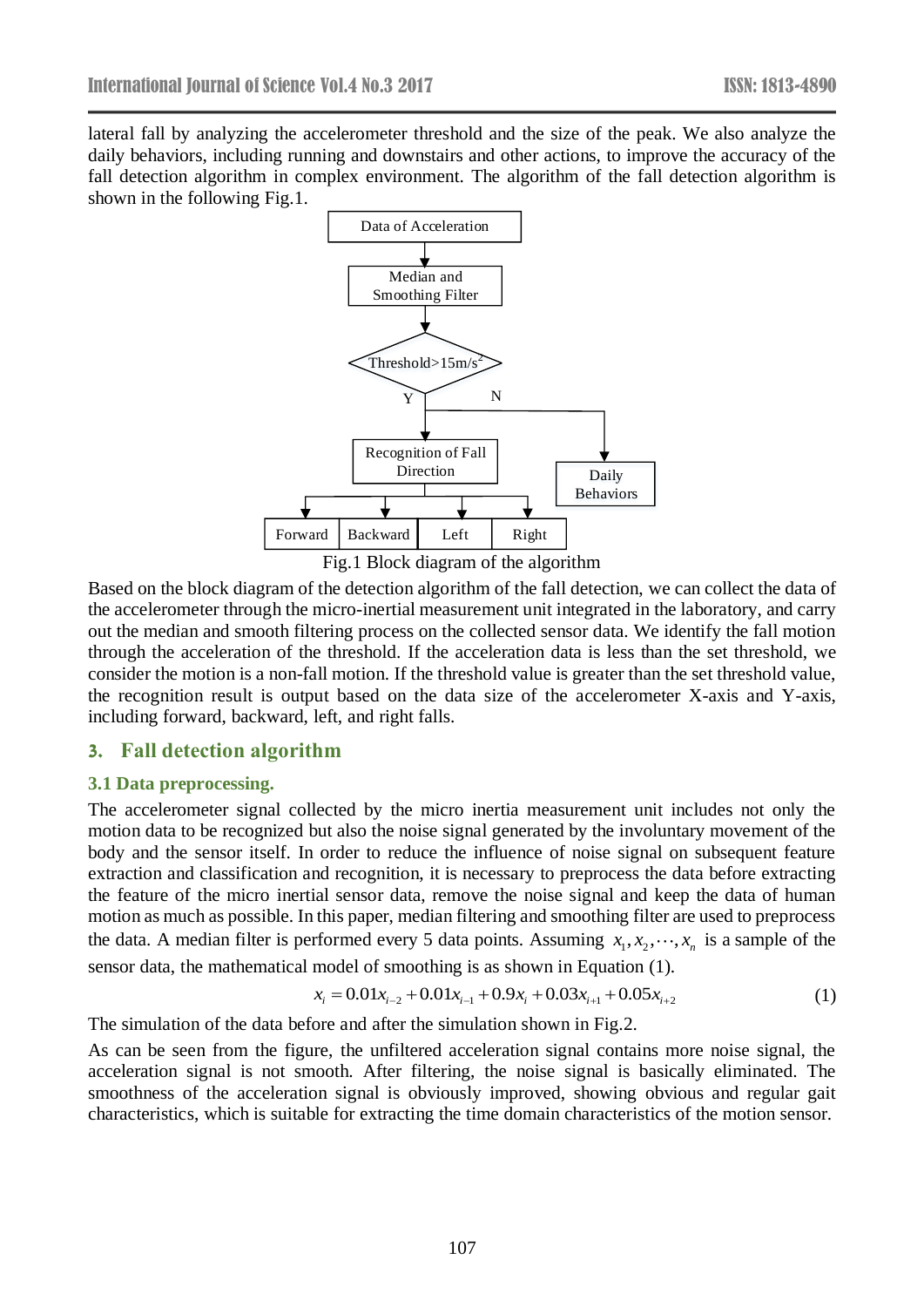

Fig2. Simulation comparison chart of data

### **3.2 Feature Extraction of Abnormal Behavior Based on Threshold.**

Through the analysis of the data of several simulated fall movements, the instantaneous acceleration of the fall action will change drastically, which is much higher than the peak of the daily acceleration. The acceleration formula is expressed by the following Equation (2).

$$
Acc = \sqrt{a_x^2 + a_y^2 + a_z^2}
$$
 (2)

where Acc is the combined acceleration of the three-axis acceleration.  $a_x$ ,  $a_y$ ,  $a_z$  are the accelerometer tri-axial data, respectively. Processing data by window segmentation is easy to extract the action information. However, if the characteristics information of falls are divided into two windows, it will weak the characteristics information, which will result the phenomenon of missing detection. In this paper, we don't take the window to capture the fall signal, thus avoiding the phenomenon of missing detection.



Fig.3 Acceleration simulation in daily behaviors

In this paper, we analyze the threshold of the acceleration in the daily patterns. The acceleration simulation in the daily behaviors is shown in Fig.3. The abscissa is the data point and the ordinate is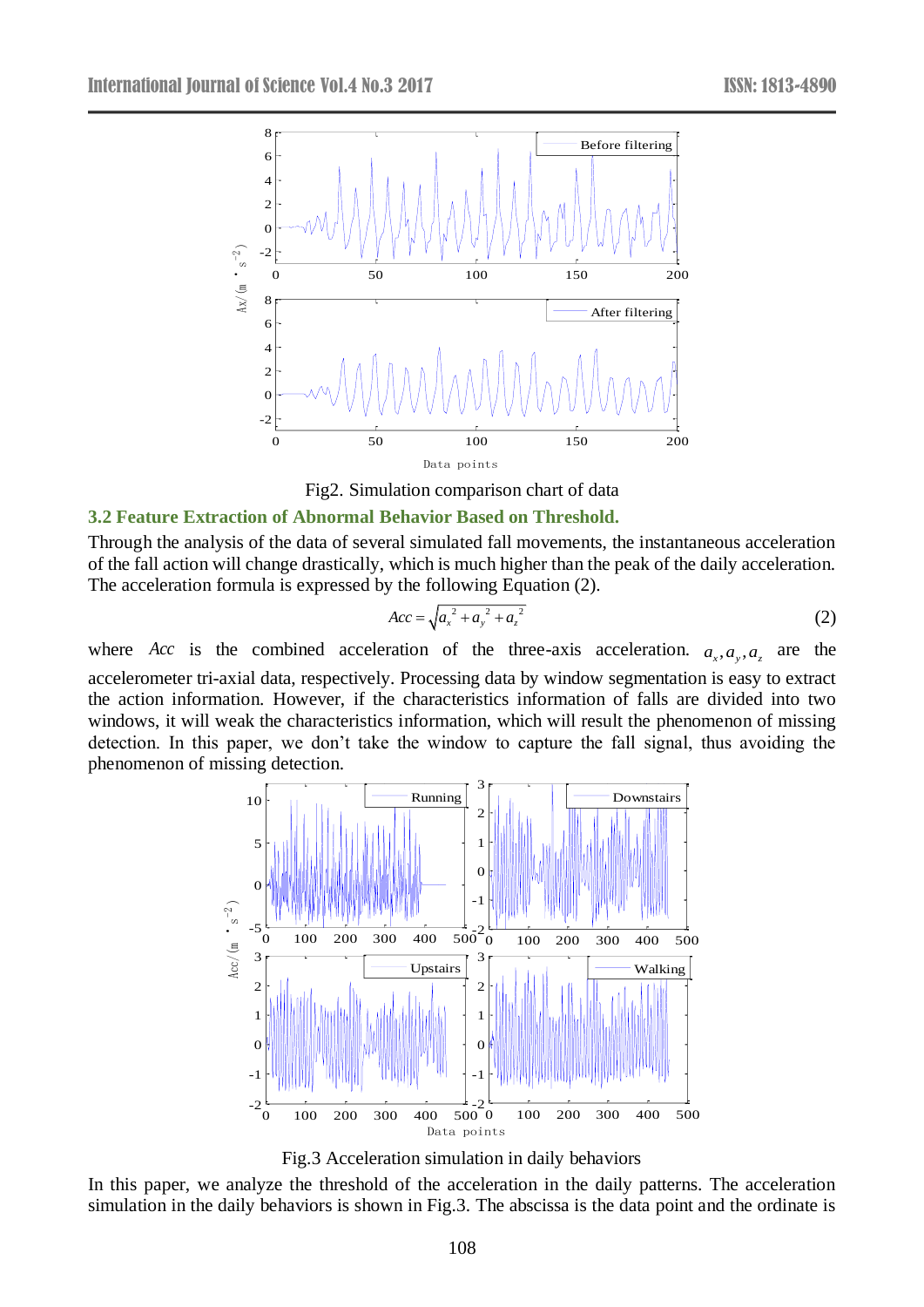the value of the acceleration. The acceleration values of the daily behaviors are between  $-2m \cdot s^{-2}$  to  $3 m \cdot s^{-2}$ , which are walking, upstairs and downstairs. The acceleration value of run is between  $-5 m \cdot s^{-2}$ to  $10 \, m \cdot s^{-2}$ . The acceleration simulation in the falling behaviors is shown in Fig.4. For the falling moment, the acceleration will be produce a great change. The value of the acceleration will be achieve  $20 \, \text{m·s}^{-2}$ , which is much larger than the daily behaviors.

After comparing and analyzing, this paper sets the acceleration value of  $15 \, m \cdot s^{-2}$  to identify the fall behaviors. When the acceleration value is less than  $15 \, \text{m·s}^{-2}$ , the behaviors will be recognized as daily behavior. If the acceleration value is greater than 15, it continues to judge the next acceleration value size. If the three consecutive acceleration values are greater than 15, we recognize this behavior as a fall. By judging the number of consecutive data beyond the acceleration threshold, it is possible to reduce the misrecognition due to the cause of the accelerometer.



Fig.5 Acceleration data of the X-axis and Y-axis in the daily behaviors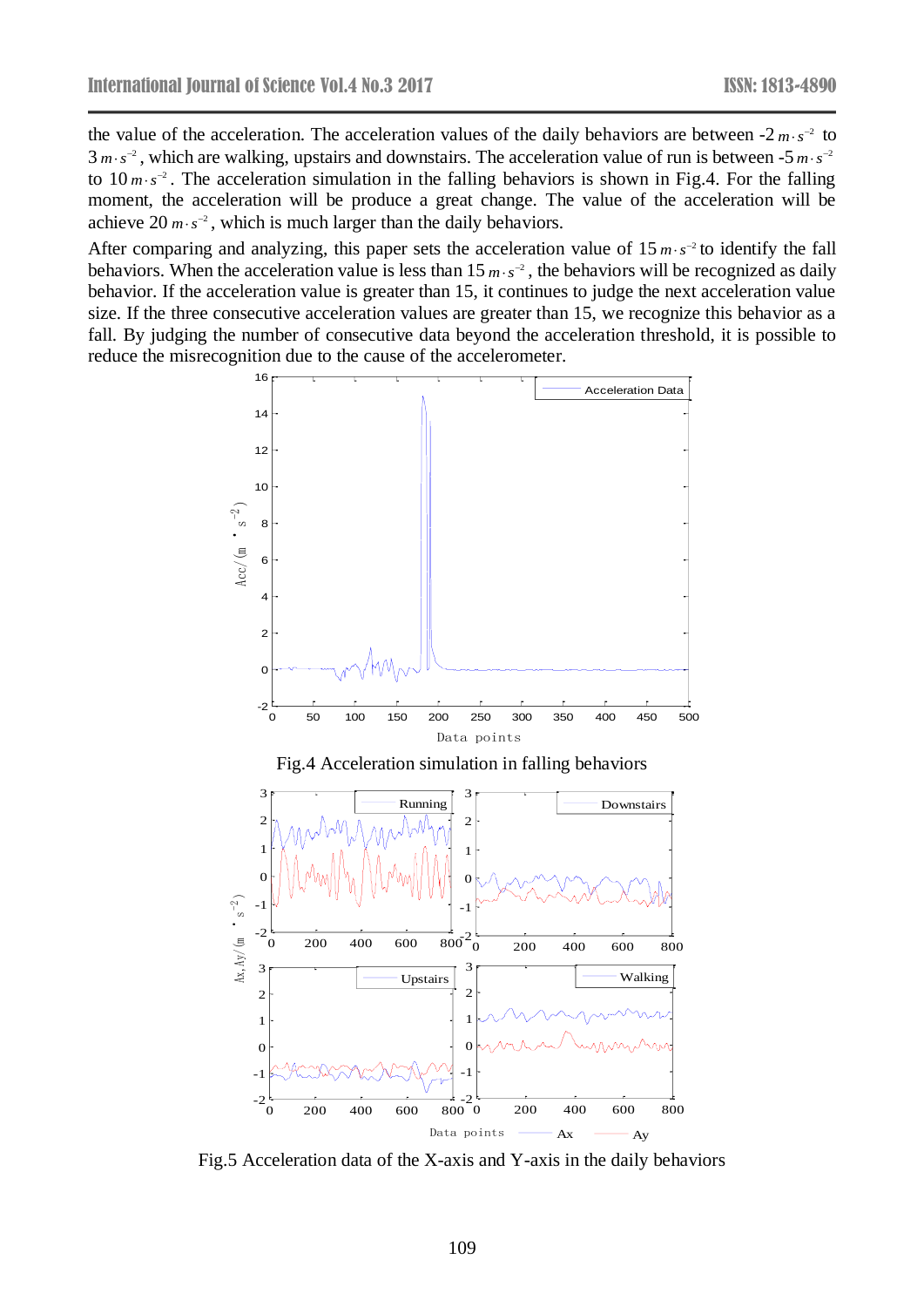### **3.2 Falls Recognition based on Peak of Acceleration Data.**

In this paper, the micro-inertial measurement unit is placed in the waist. The Z-axis of the sensor is perpendicular to the ground. The X-axis points to the direction of movement of the human body. The Y-axis is parallel to the ground, which conforms to the right-hand Cartesian coordinate system. Under normal circumstances, the acceleration data of X-axis and Y-axis are almost 0. In the sudden falls, the acceleration data of X-axis and Y-axis will suddenly increase.

The acceleration data of the X-axis and Y-axis in the daily behaviors are shown in Fig.5. The abscissa is the data point and the ordinate are the values of the X-axis and Y-axis. The acceleration data of the X-axis and Y-axis of the daily behaviors are between  $-2 m \cdot s^{-2}$  to  $3 m \cdot s^{-2}$ , which are running, walking, upstairs and downstairs.

On the basis of predicting the fall behaviors, we select the peak of the acceleration data of X-axis as the characteristic vector to identify the forward and backward fall. The peak change of X-axis in the forward fall is about  $9.8 \text{ m} \cdot \text{s}^{-2}$ . We set the identifying threshold for the forward fall is greater than  $5 \, m \cdot s^{-2}$ . The peak change of X-axis in the backward fall is about -9.8  $m \cdot s^{-2}$ . We set the identifying threshold for the backward fall is less than  $-5 \, m \cdot s^{-2}$ . The peak distribution of the forward and backward fall are shown in Fig.6.



Fig.6 Acceleration simulation of the forward and backward fall



Fig.7 Acceleration simulation of the left and right falls

We select the peak of the acceleration data of Y-axis as the characteristic vector to identify the left and right falls. The peak change of Y-axis in the left falls is about  $9.8 \text{ m} \cdot \text{s}^{-2}$ . We set the identifying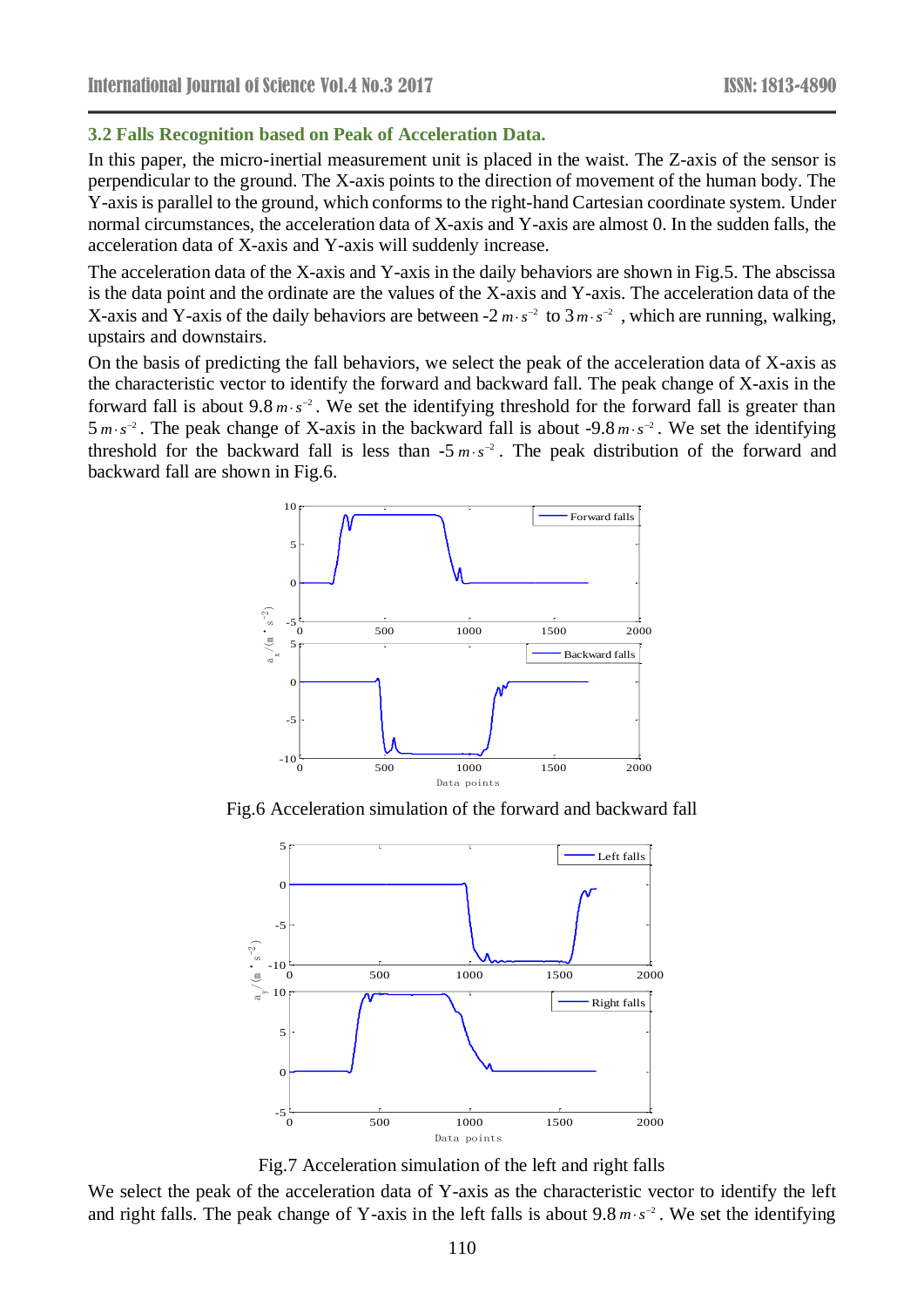threshold for the left fall is greater than  $5 \, m \cdot s^{-2}$ . The peak change of Y-axis in the right falls is about -9.8  $m \cdot s^{-2}$ . We set the identifying threshold for the right fall is less than -5  $m \cdot s^{-2}$ . The peak distribution of the left and right fall are shown in Fig.7.

# **4. Experiments and Analysis**

In order to verify the feasibility and accuracy of the proposed algorithm, we invite 10 testers in this experiment, including 7 males and 3 females, which are experimentally verified by the laboratory independent integrated micro inertial measurement unit. Each tester simulates the elderly's fall in the lab. Each fall is simulated 10 times, including the forward, backward and lateral falls. The recognition rate is defined as follows.

| radic.r The results of experiments |              |               |            |             |
|------------------------------------|--------------|---------------|------------|-------------|
| <b>Fall behaviors</b>              | Forward fall | Backward fall | Left falls | Right falls |
| Number of measurements             | 100          | 100           | 100        | 100         |
| Number of measurements             | 95           | 92            | 93         | 92          |
| Number of missing                  |              |               |            |             |
| Number of misidentification        |              |               |            |             |
| Recognition rate $(\%)$            |              | 92            | 93         | 92          |

Recognition rate = (Number of measurements / Number of measurements) $\times100\%$ Table.1 The results of experiments

The results of the fall behaviors are shown in Table 1. For the fall behaviors, misidentification of the situation is confused with running. The recognition accuracy of the forward fall is higher than the other behaviors, and the average recognition accuracy of the fall detection is 93%.

# **5. Conclusion**

In this paper, we proposed a recognition algorithm to identify the fall behaviors based on the threshold and peak of acceleration data. In this algorithm, we judge the threshold first. And if it is larger than the set threshold, it will continue to judge the direction of the fall. By analyzing the size of the peak, it will identify the direction of the fall, including forward falls, backward falls and lateral fall. Finally, the recognition degree of the algorithm is verified experimentally. The average recognition accuracy of the fall detection is 93%. It also can identify the direction of the fall.

# **References**

- [1] Lin S I, Chang K C, Lee H C, et al. Problems and fall risk determinants of quality of life in older adults with increased risk of falling.[J]. Geriatrics & Gerontology International, Vol. 15 (2015), No. 5, p. 579.
- [2] Rashidi P, Mihailidis A. A Survey on Ambient-Assisted Living Tools for Older Adults[J]. IEEE Journal of Biomedical & Health Informatics, Vol. 17 (2013), No. 3, p. 579.
- [3] Bian Z P, Hou J, Chau L P, et al. Fall detection based on body part tracking using a depth camera[J]. IEEE journal of biomedical and health informatics, Vol. 19 (2015), No. 2, p. 430-439.
- [4] Curone D, Bertolotti G M, Cristiani A, et al. A real-time and self-calibrating algorithm based on triaxial accelerometer signals for the detection of human posture and activity[J]. IEEE Transactions on Information Technology in Biomedicine A Publication of the IEEE Engineering in Medicine & Biology Society, Vol. 14 (2010), No. 4, p. 1098-1105.
- [5] Schwickert L, Becker C, Lindemann U, et al. Fall detection with body-worn sensors[J]. Zeitschrift für Gerontologie und Geriatrie, Vol. 46 (2013), No. 8, p. 706-719.
- [6] Figueiredo I N, Leal C, Pinto L, et al. Exploring smartphone sensors for fall detection[J]. mUX: The Journal of Mobile User Experience, Vol. 5 (2016), No. 1, p. 2.
- [7] Lai C F, Chang S Y, Chao H C, et al. Detection of Cognitive Injured Body Region Using Multiple Triaxial Accelerometers for Elderly Falling[J]. IEEE Sensors Journal, Vol. 11 (2011), No. 3, p. 763-770.